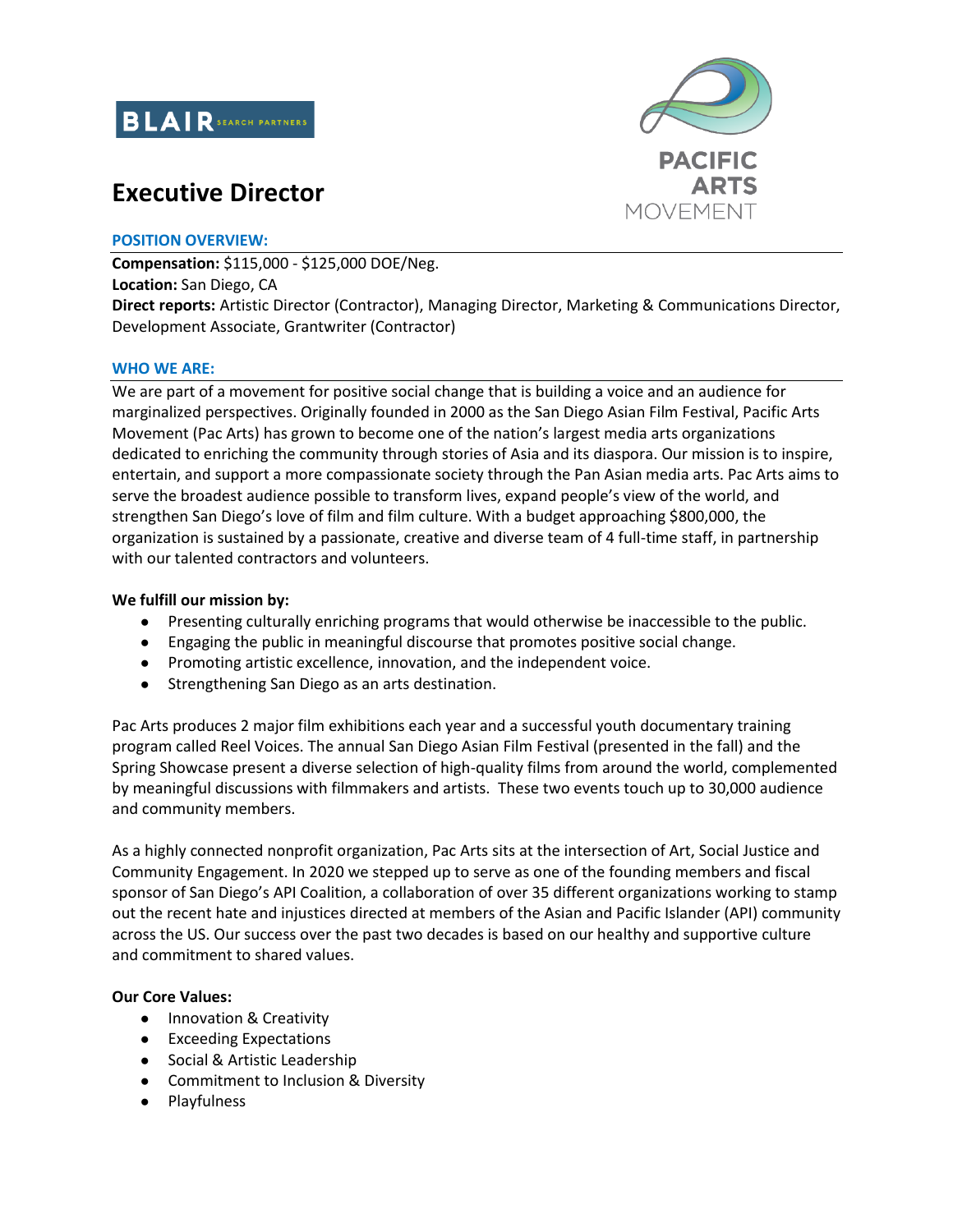#### **POSITION SUMMARY:**

This position and this organization go far beyond film and promoting the arts. We don't think it's an exaggeration to say that this is an opportunity to engage with some of the largest social and economic issues of our time. Pac Arts' work is central to driving critical conversations, creating, and shaping communities. The Executive Director will have wide latitude to develop and implement their vision for achieving our mission and goals. This is an extremely hands-on leadership position, managing our 4 core team members, supported by 6 additional staff in smaller year-round roles. During festival periods, overall management responsibility can grow by up to an additional 50 volunteers and contractors. It's a formidable job, but also an incredibly rewarding one.

Our ideal candidate could come from a wide variety of backgrounds. Our main requirements: visionary leadership, organization, relationship building and the ability to make authentic community connections. There are so many ways that can grow and evolve. We seek a passionate and dynamic leader who wants to truly lead, make decisions, and enjoy seeing the direct impact of their work.

#### **Strategic priorities for this position include:**

- Develop a deep understanding of Pac Arts as an organization and each of our programs.
- Spend time with each direct report, developing relationships, building trust, and getting to know their individual roles and skill sets to create an environment that helps the team thrive collectively .
- Get immersed in our community and spend time with our donors, partners, and volunteers.
- Conduct an organization-wide scan: how and where are we spending our time and resources are those the right priorities? How can we be even more effective? Where can we drive the greatest impact?
- As a thought leader, devise strategies that increase our ability to innovate as an organization.
- Play a lead role in strategic planning including gap analysis and risk assessment/management, working to ensure we have the people and infrastructure in place to support continued growth of the organization and our programs.
- Ensure consistency across all our communications, internal and external; devise strategies for creating visibility for Pac Arts at the national and even international levels.

#### **Tactical priorities for this position include:**

- Connect with all of our stakeholders (staff, board, volunteers, filmmakers, donors) and share your energy, passion and vision for taking Pac Arts to the next level.
- Oversee the organization's transition back to in-person events and programming; showcase our strength and vitality as we return.
- Begin preparing for the fall 2022 film festival and awards gala.
- Oversee relocation to a new office space.
- Begin building a portfolio of artist/film maker relationships.
- Sustain and scale our youth outreach and education programs.
- Continue monitoring legislation and legal requirements around AB5, ensure our staffing model adapts accordingly to remain in compliance.
- Focus on taking care of our volunteers they make this work possible.

#### **ESSENTIAL DUTIES & RESPONSIBILITIES:**

#### *Visioning & Strategic Direction*

● Identify opportunities to expand and leverage Board membership .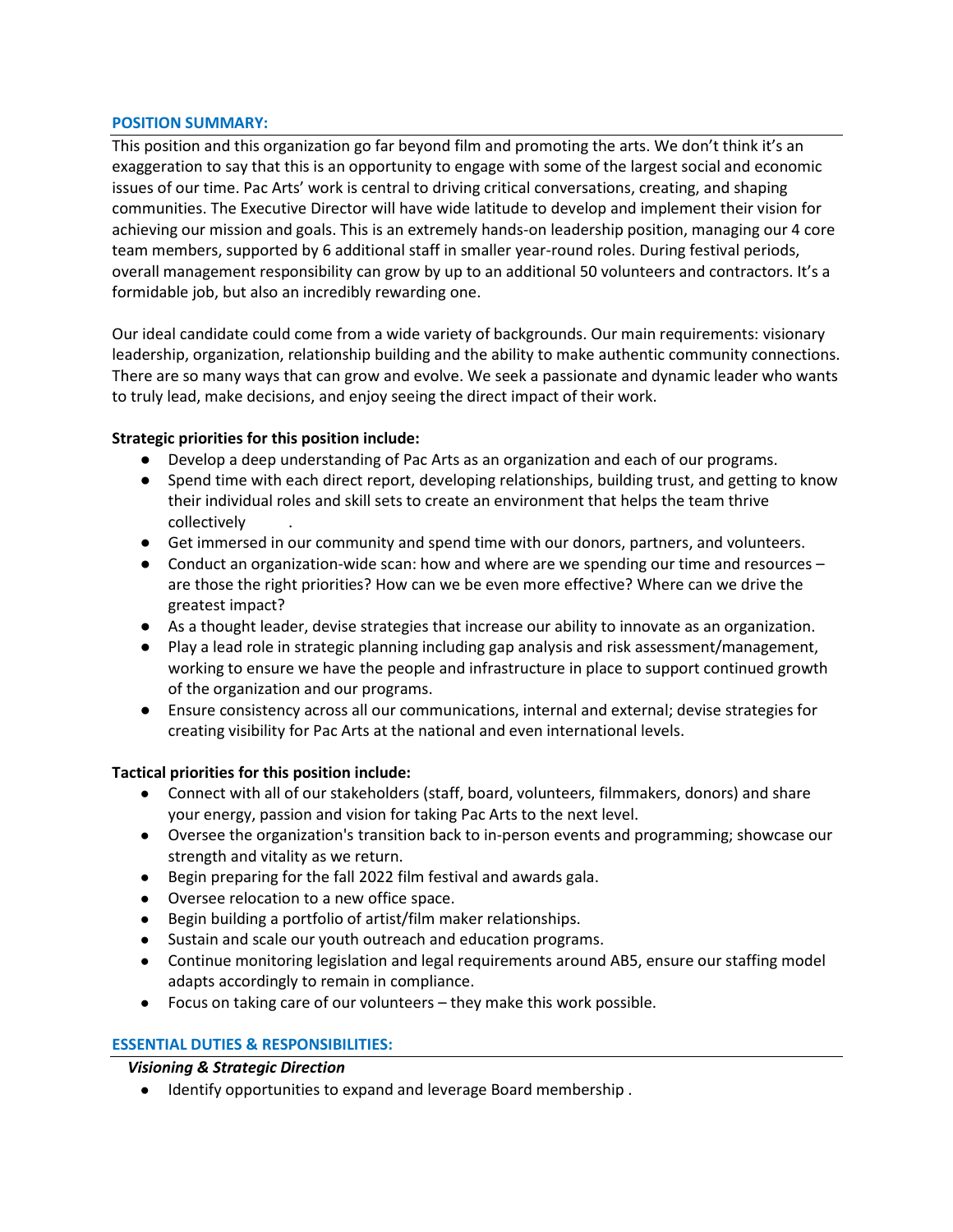- Inspire and collaborate with staff and Board to drive towards a shared vision, including an update of our current strategic plan.
- Maintain a working knowledge of significant developments and trends in the local and national nonprofit and media arts fields.

# *Fundraising and Development*

- With support of the Board and staff, maintain and deepen current relationships with corporate partners while cultivating new opportunities to raise \$300,000+ annually in sponsorships.
- Raise \$180,000 in additional sponsorships, table/seat sales, live auction, community legacy funds, and donations.
- Partner with the Membership Manager and Committee to develop and execute strategies to meet annual goal of \$80,000 in memberships.
- Work with Development Manager and Grant Writing consultant to raise \$200,000 in grant funding; ensure completion of grant commitments, acknowledgements, and final reporting.
- Cultivate and steward individual members, donors, and grantors through in--person meetings and direct communications.
- Oversee management of sponsor/donor deliverables.

## *Program Management*

- Manage the team responsible for creation of our annual exhibitions, with duties to include:
	- o Developing the vision and themes of each Festival.
	- $\circ$  Ensuring that the Festival schedule, partnerships, and programs are strategic and advance organizational goals.
	- $\circ$  Working with selected partner organizations and developing new high-level partnerships to ensure engagement.
- In collaboration with our Artistic Director and Board Chair, serve as a spokesperson, introducing key events, moderating discussion panels, representing Pac Arts at other festivals.
- With support of the Board and staff, produce signature events including annual awards gala and Chew the Scene culinary experience.
- Work with the Managing Director to oversee the direction and success of Reel Voices.
- Provide annual assessment and evaluation of program activities.

# *Staff Development*

- Sustain a work culture reflective of our organization's values in attracting, developing and motivating a diverse team.
- Work with staff to develop annual goals aligned with our strategic plan, budget, and programs.
- Encourage staff development and education.
- Plan annual goal setting and staff retreat.
- Promote active and broad participation by staff and volunteers in our work.

## *Board Relations*

- Forge a positive, trusting working relationship with the Board of Directors and maintain ongoing communication with the Board; serve as liaison between Board and staff.
- Serve on Executive Board and Board Affairs Committee.
- Present an ED Report at monthly Board meetings.
- Help plan and actively participate in an annual Board retreat
- Assist with identifying, recruiting, onboarding and developing Board members.